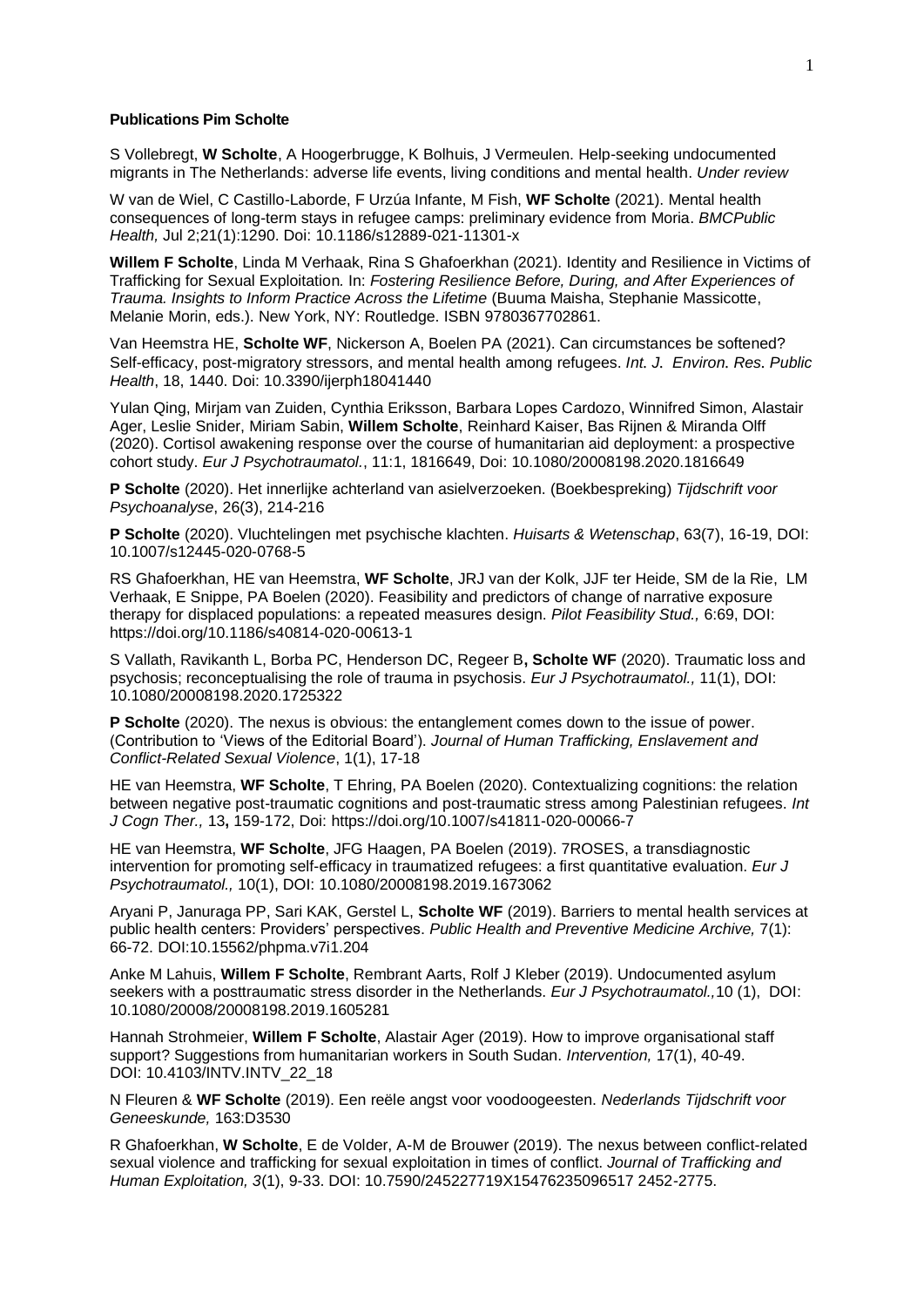Strohmeier H, **Scholte WF**, Ager A (2018). Factors associated with common mental health problems of humanitarian workers in South Sudan. *PLoS ONE*, 13(10): e0205333. https://doi.org/10.1371/journal.pone.0205333

Retha Arjadi, Maaike H Nauta, **Willem F Scholte**, Steven D Hollon, Neerja Chowdhary, Angela O Suryani, Cuno S P M Uiterwaal, Claudi L H Bockting (2018). Internet-based behavioural activation with lay counsellor support versus online minimal psychoeducation without support for treatment of depression: a randomised controlled trial in Indonesia. *Lancet Psychiatry* published online 10 July 2018. DOI: 10.1016/s2215-0366(18)30223-2

**WF Scholte**, L Verhaak, A Lok, R Ghafoerkhan (2017)**.** The mental health of trafficked persons. In: *Routledge Handbook of Human Trafficking* (R Piotrowicz, C Rijken & BH Uhl, eds.), pg 291-302. London: Routledge. ISBN 9780367335694

**Pim Scholte** (2017). Vluchtelingen zitten zonder identiteit. *Nederlands Dagblad* 30.05.2017

Retha Arjadi, Maaike H Nauta, **Willem F Scholte**, Steven D Hollon, Neerja Chowdhary, Angela O Suryani, Claudi LH Bockting (2016). Guided Act and Feel Indonesia (GAF-ID) – internet-based behavioral activation intervention for depression in Indonesia: study protocol for a randomized controlled trial. *Trials:* 17(1):455. DOI: 10.1186/s13063-016-1577-9

Hannah Strohmeier & **Willem F Scholte** (2015). Trauma-related mental health problems among national humanitarian staff: A systematic review of the literature. *Eur J Psychotraumatol.,* 6(1), DOI: 10.3402/ejpt.v6.28541

Femke Verduin, Geert E Smid, Tim R Wind, **Willem F Scholte** (2014). In search of links between social capital, mental health and sociotherapy: a longitudinal study in Rwanda. *Social Science & Medicine* 121:1-9. DOI: 10.1016/j.socscimed.2014.09.054

**Pim Scholte** (2014). WHO's response to the lack of available mental health services in low- and middle-income countries: mhGAP. *MTb, Bulletin of the Netherlands Society for Tropical Medicine and International Health* 52(2):3-6

**Willem F Scholte** & Alastair K Ager (2014). Social capital and mental health: connections and complexities in contexts of post-conflict recovery. *Intervention* 12(2):210-218

Femke Verduin, **Willem F Scholte**, Theoneste Rutayisire, Wim B Busschers, Karien Stronks (2014). The validation of a social functioning questionnaire in an African post-conflict context. *Transcultural Psychiatry* 51(2):229-247

**Pim Scholte** (2013). Psychoanalysis and politics. Histories of psychoanalysis under conditions of restricted political freedom (Book review). *Tijdschrift voor Psychiatrie* 55:532-533

**Pim Scholte** (2013). Mental health and human rights. Vision, praxis and courage (Book review). *Tijdschrift voor Psychiatrie* 55:552-553

**Pim Scholte** (2013). Psychosociale gevolgen van oorlog in niet-westerse landen. *Cogiscope* 0113:2-6

Lopes Cardozo B, Sivilli TI, Crawford C, **Scholte WF**, Petit P, Ghitis F, Ager A, Eriksson C (2013). Factors affecting mental health of local staff working in the Vanni region, Sri Lanka. *Psychological Trauma: Theory, Research, Practice, and Policy* 5(6):581–590

Cynthia B Eriksson, Barbara Lopes Cardozo, David W Foy, Miriam Sabin, Alastair Ager, Leslie Snider, **Willem F Scholte**, Reinhard Kaiser, Miranda Olff, Bas Rijnen, Carol Gotway Crawford, Julia Zhu, Winnifred Simon (2013). Pre-deployment mental health and trauma exposure of expatriate humanitarian aid workers: risk and resilience factors. *Traumatology* 19(1):41-48

Femke Verduin, Esther AN Engelhard, Theoneste Rutayisire, Karien Stronks, **Willem F Scholte** (2013). Intimate partner violence in Rwanda: the mental health of victims and perpetrators. *J Interpersonal Violence* 28:1839-1858

**Pim Scholte** (2012). *Mental Health in War-Affected Populations.* Amsterdam: Uitgeverij Boom, ISBN 9789461057631

**Pim Scholte** (2012). Collectief daderschap. *Cogiscope* 0412:2-6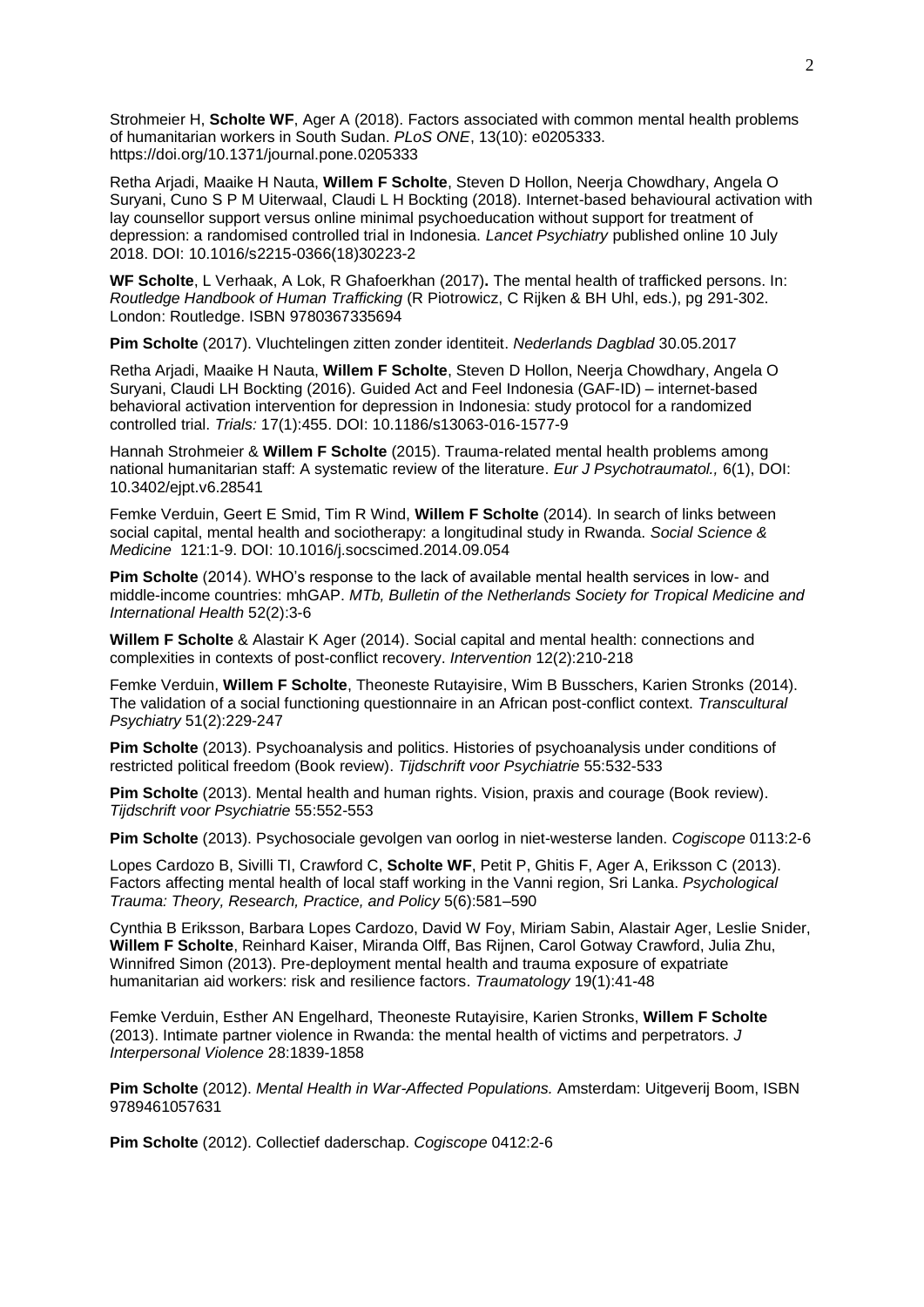Barbara Lopes Cardozo, Carol Gotway Crawford, Cynthia Eriksson, Julia Zhu, Miriam Sabin, Alastair Ager, David Foy, Leslie Snider, **Willem Scholte**, Reinhard Kaiser, Miranda Olff, Bas Rijnen, Winifred Simon (2012). Psychological distress, depression, anxiety, and burnout among international humanitarian aid workers: a longitudinal study. *PLoS ONE* 7(9): e44948. doi:10.1371/journal.pone.0044948

**Pim Scholte** (2011). Beschadiging en Beschaming. *Cogiscope* 0411:8-10

**Willem F Scholte**, Femke Verduin, Astrid M Kamperman, Rutayisire Theoneste, Aeilko H Zwinderman, Karien Stronks (2011). The effect on mental health of a large scale psychosocial intervention for survivors of mass violence: a quasi-experimental study in Rwanda. *PLoS ONE* 6(8): e21819. doi:10.1371/journal.pone.0021819

**Willem F Scholte**, Femke Verduin, Anouk van Lammeren, Theoneste Rutayisire, Astrid M Kamperman (2011). Psychometric properties and longitudinal validation of the Self-Reporting Questionnaire (SRQ-20) in a Rwandan community setting: a validaton study. *BMC Med Res Methodol*  11:116 doi:10.1186/1471-2288-11-116

Femke Verduin, **Willem F Scholte**, Rutayisire Theoneste, Annemiek Richters (2010). How qualitative information helped to shape quantitative research instruments in Rwanda. *Intervention* 8(3):233-244.

Femke Verduin & **Pim Scholte** (2010). Sociotherapy in Rwanda. In: *Aspects of Mental Health. Focus on low-income countries* (RVSchwarz & AWPM Snijdewind, eds.). Haarlem: Mension Publishers.

Esther Schoonbeek & **Pim Scholte** (2010). Equator Foundation – Restoration of an individual's psychological and social identity. In: *Good practice in the care of victims of torture* (Elise Bittenbinder, ed.). Karlsruhe: von Loeper Literaturverlag.

**Pim Scholte** (2009). Dat is de Wat. *Cogiscope* 0409:44-45.

**Pim Scholte** (2009). Workshops in Jordanië. *Cogiscope* 0209:20-23.

**Pim Scholte** (2009). Gevolgen van terreur. *Cogiscope* 0109:15-17.

Femke Verduin, **Pim Scholte**, Cora Dekker, Annemiek Richters (2008).Sociotherapie in Byumba, Rwanda. In: *Psychiatrie over de grens: Nederlandse GGZ projecten in ontwikkelingslanden* (D Oosterbaan, MJ Stender, B Geerling, red.). Zoetermeer: Free Musketeers.

**Pim Scholte** & Femke Verduin (2008). Equator and the quantitative study linked to the sociotherapy program. In: *'Here We Are': Community-Based Sociotherapy in Byumba, Rwanda* (Annemiek Richters, Susan van Brakel, Cora Dekker, eds.). Byumba (Rw): Sociotherapy Program.

Annemiek Richters, Cora Dekker & **Willem F Scholte** (2008). Community based sociotherapy in Byumba, Rwanda. *Intervention,* 6(2):100-116.

DJM Hilhorst, WHM Jansen, MTIB Bollen, **WF Scholte**, D Zarkov, M Verwijk, I ter Laak (2007). Gender and violent conflict. Proposal for an NWO research line. [www.nwo.nl/gender](http://www.nwo.nl/gender)

Peter Ventevogel, Gieljan De Vries, **Willem F Scholte**, Nasratullah Rasa Shinwari, Hafizullah Faiz, Ruhullah Nassery, Miranda Olff (2007). Properties of the Hopkins Symptom Checklist-25 (HSCL-25) and the Self-Reporting Questionnaire (SRQ-20) as screening instruments used in primary care in Afghanistan. *Soc Psychiatry Psychiatr Epidemiol.* 42(4):328-35.

**Pim Scholte** (2006). Forced migration and mental health (Book review). *Cogiscope* 0604:24-27.

**Pim Scholte**, Ingrid van den Hout, Cora Dekker & Esther Schoonbeek (2006). Equator, programma voor getraumatiseerde vluchtelingen. Jezelf en de ander opnieuw leren vertrouwen. *Phaxx* 1:8-11.

Y Güzelcan & **WF Scholte** (2006). Clozapine Geinduceerde Agranulocytose (CGA): genetische en immunologische verklaringen. *Tijdschrift voor Psychiatrie* 48:295-302.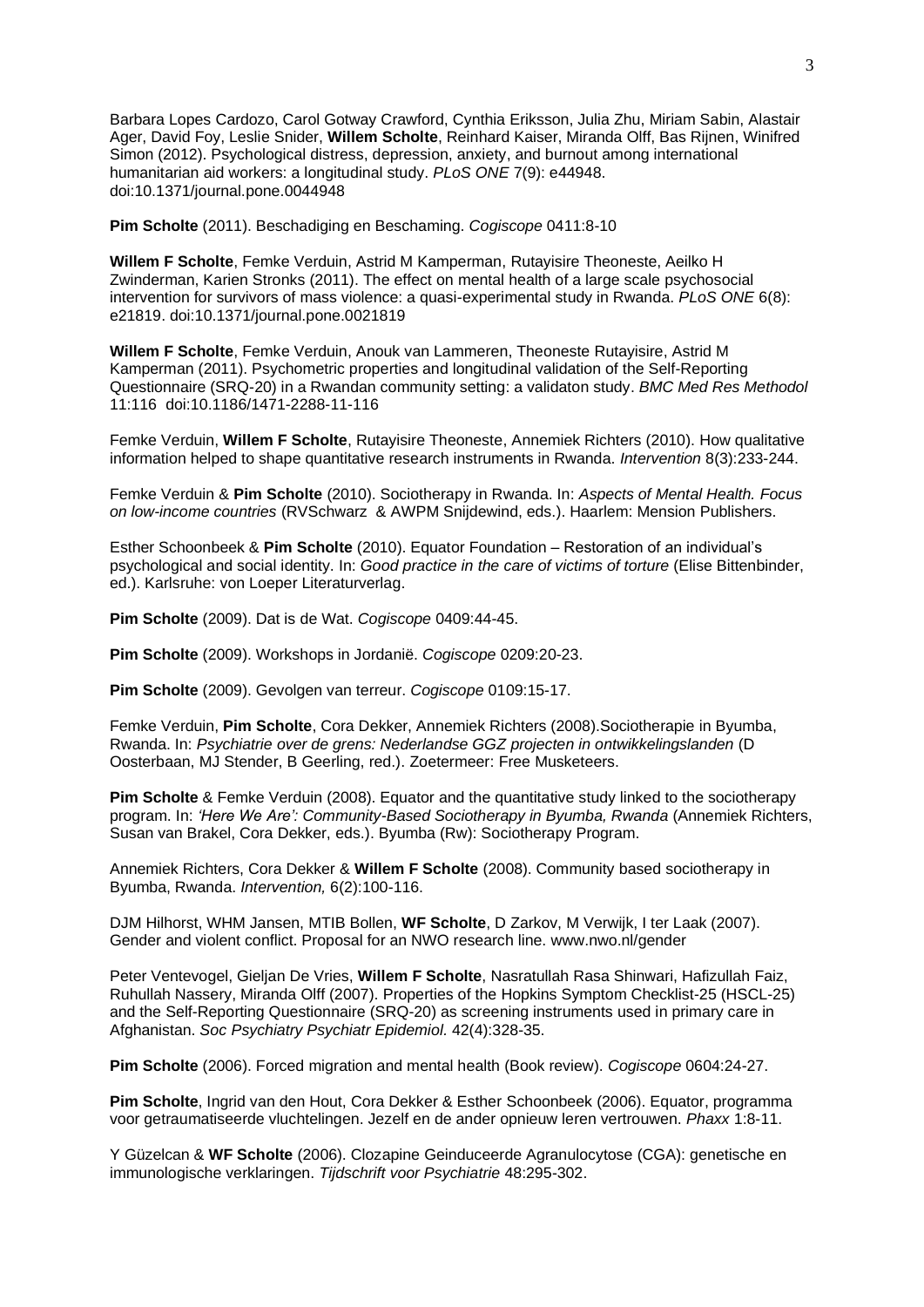JGBM Rohlof & **WF Scholte** (2005). Diagnostiek en behandeling van getraumatiseerde vluchtelingen. In: *Behandelingsstrategieën bij posttraumatische stress stoornissen* (BPR Gersons & M Olff, eds.). Houten: Bohn, Stafleu van Loghum.

**Willem F Scholte**, Willem ACM van de Put, Joop P de Jong (2004). A protocol for psychosocial interventon in refugee crisis. Early experiences in Rwandan refugee camps. *Intervention* 2(3):181-192.

**Scholte WF**, Olff M, Ventevogel P, de Vries GJ, Jansveld E, Cardozo BL, Crawford CA. (2004). Mental health symptoms following war and repression in eastern Afghanistan. *JAMA* 292(5):585-93.

Y Güzelcan, **WF Scholte**, M Olff, BPR Gersons (2004). Posttraumatische stressstoornis ten gevolge van somatische ziekten of de behandeling daarvan. *Tijdschrift voor Psychiatrie* 46:601-607.

E Boot, L de Haan, Y Güzelcan, **WF Scholte**, H Assies (2004). Pericardial and bliateral pleural effusion associated with clozapine treatment. *European Psychiatry* 19:65-66

Y Güzelcan, MB de Koning, **WF Scholte** (2004). Parkinsonisme tijdens valproïnezuur (Depakine®) gebruik bij een patiënte met een bipoliare stoornis. *Tijdschrift voor Psychiatrie*  46:7-14

**WF Scholte** (2002). Spintered innocence; an intuitive approach to treating war trauma (Book review). *Acta Psychiatr Scand* 106(6): 468

Peter Ventevogel en **Pim Scholte** (2002). Van je familie moet je het hebben… Een Ghanese vrouw met recidiverende psychosen. In: *Cultuur, classificatie en diagnose. Cultuursensitief werken met de DSM-IV* (Ria Borra, Rob van Dijk, Hans Rohlof, eds.). Houten: Bohn Stafleu Van Loghum.

**Pim Scholte** & Esther Schoonbeek (2002). Methods in the War Child programs in Sierra Leone: report of a visit and recommendations. *Internal publicaton War Child Netherlands*

Güzelcan Y, de Haan L, **Scholte WF** (2002). Risperidone may induce mania. *Psychopharmacol* 162(1): 85-6

**Pim Scholte** (2001). Effect of mental stress on health in Kashmir valley. *JK-Practitioner* 8(1):65-67

L de Haan, JM vBruggen, J Lavalaye, **WF Scholte**, L Wouters, J Storosum, DH Linszen (2001). Rehabilitatie van klassieke antipsychotica: een overzicht van meta-analyses. *Tijdschrift voor Psychiatrie*  43:259-264

Guzelcan Y, **Scholte WF**, Assies J, Becker HE (2001). [Manie tijdens het gebruik van een](http://www.ntvg.nl/db_artikel.asp?ID=2001119430001A&NR=3&OFF=3&fr=rs)  [combinatiepreparaat met Sint-Janskruid \(Hypericum perforatum\).](http://www.ntvg.nl/db_artikel.asp?ID=2001119430001A&NR=3&OFF=3&fr=rs) *Ned Tijdschr Geneeskd* 145(40): 1943-5

**Pim Scholte** (2000). Beelden; reactie op het antwoord van Jan Pols. *Maandblad Geestelijke volksgezondheid* 55(5):420-1

**Pim Scholte** (2000). Beelden; reactie op 'De Psychosenkliniek', een bespreking door J Pols. *Maandblad Geestelijke volksgezondheid* 55(3):221

de Jong JP, **Scholte WF**, Koeter MW, Hart AA (2000). The prevalence of mental health problems in Rwandan and Burundese refugee camps. *Acta Psychiatr Scand* 102(3):171-7

DH Linszen, L de Haan, **WF Scholte** (1999). Regionale aanpak van initiële niet-affectieve psychosen; reactie op P Vlaminck. *Maandblad Geestelijke volksgezondheid* 54(10):1061-6

Linszen DH, Dingemans PMAJ, **Scholte WF**, de Haan L (1999). Der einfluss von fruhintervention auf den verlauf der schizophrenie. *ZNS Journal: Forum fur Psychiatrie und Neurologie* 19:3-8.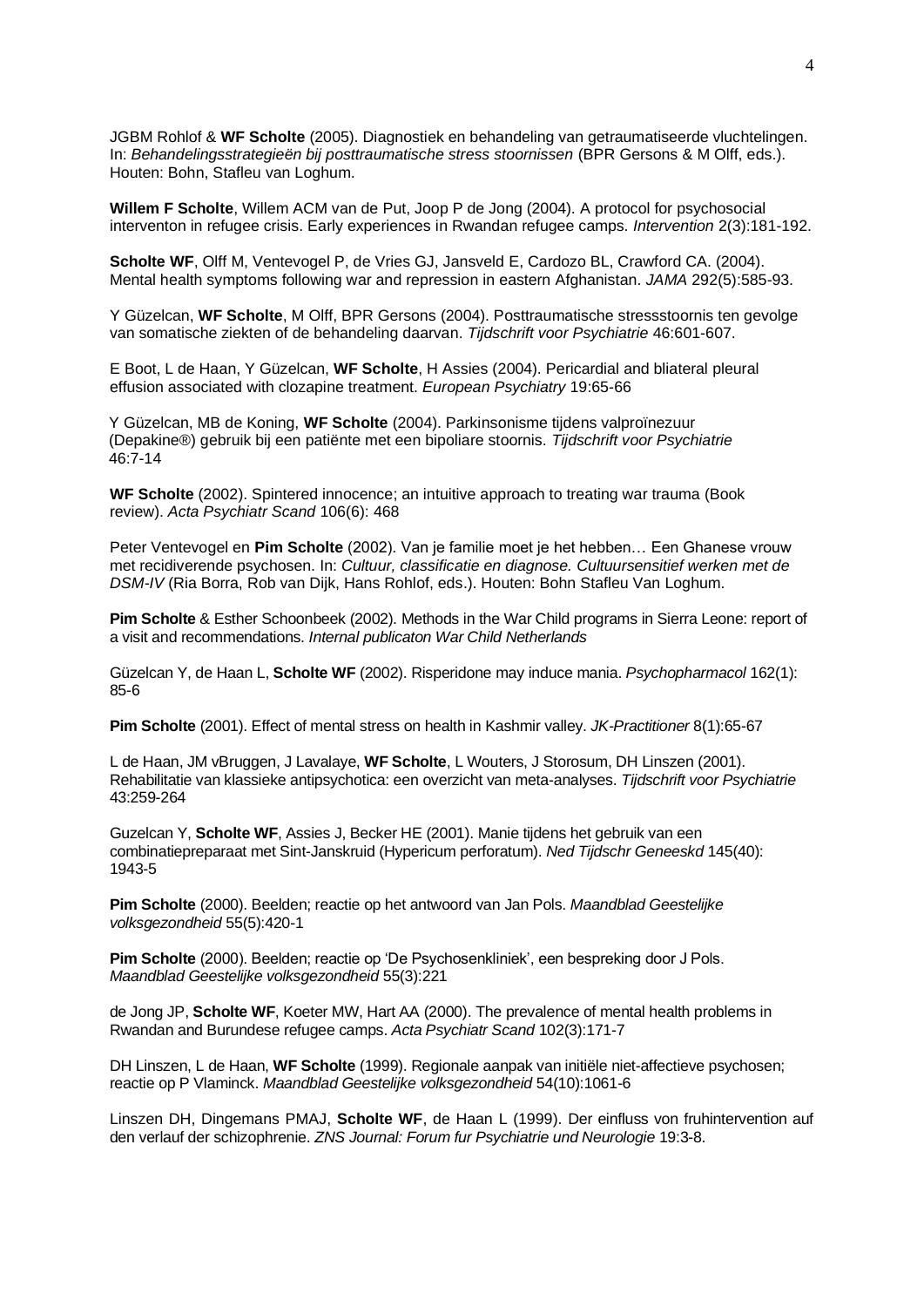Claire Fyvie, Alastair Ager, **Pim Scholte** (1999). Operational constraints and opportunities for MSF-Holland Mental Health programmes. *Internal publication MSF-Holland*

[DH Linszen,](http://dare.uva.nl/cgi/b/bib/bib-idx?sid=1c33c800b847cbe8617e99cddf8c4da8;c=uvadare;lang=nl;debug=;type=simple;rgn1=author;pagelink=author;q1=linszen%2C%20d.h.) [PMAJ Dingemans,](http://dare.uva.nl/cgi/b/bib/bib-idx?sid=1c33c800b847cbe8617e99cddf8c4da8;c=uvadare;lang=nl;debug=;type=simple;rgn1=author;pagelink=author;q1=dingemans%2C%20p.m.a.j.) [ME Lenior,](http://dare.uva.nl/cgi/b/bib/bib-idx?sid=1c33c800b847cbe8617e99cddf8c4da8;c=uvadare;lang=nl;debug=;type=simple;rgn1=author;pagelink=author;q1=lenior%2C%20m.e.) **[WF Scholte](http://dare.uva.nl/cgi/b/bib/bib-idx?sid=1c33c800b847cbe8617e99cddf8c4da8;c=uvadare;lang=nl;debug=;type=simple;rgn1=author;pagelink=author;q1=scholte%2C%20w.f.)**, [M Goldstein](http://dare.uva.nl/cgi/b/bib/bib-idx?sid=1c33c800b847cbe8617e99cddf8c4da8;c=uvadare;lang=nl;debug=;type=simple;rgn1=author;pagelink=author;q1=goldstein%2C%20m.) (1999). Early family and individual interventions and relapse in recent-onset schizofrenia and related disorders [1998]. *IJP Psychiat Behav Sci* 2:77-84

Linszen DH, Dingemans PM, Lenior ME, **Scholte WF**, de Haan L, Goldstein MJ (1998). Early detection and intervention in schizophrenia. *Int Clin Psychopharmacol* 13 Suppl 3:S31-4

Donald H Linszen, Peter M AJ Dingemans, **Willem F Scholte**, Marie E Lenior, Michael J Goldstein (1998). Early recognition, intensive intervention and other protective and risk factors for psychotic relapse in patients with first psychotic episodes in schizophrenia. *Int Clin Psychopharmacol* 13 Suppl 1:S7-S12

**Pim Scholte** & Willem van de Put (1997). Psycho-social and mental health. In: *Refugee health. An approach to emergency situations* (Médecins Sans Frontières), pg 286-291. London: Macmillan Education LTD

Linszen DH, Dingemans PM, Nugter MA, Van der Does AJ, **Scholte WF**, Lenior MA (1997). Patient attributes and expressed emotion as risk factors for psychotic relapse. *Schizophr Bull* 23(1):119-30

Linszen DH, Dingemans PM, Nugter MA. Lenior ME, **Scholte WF**, Van der Does AJW (1996). Different relapse criteria in schizophrenic disorders. *Schizophr Res* 18(2):134-135(2)

Van der Does AJ, Dingemans PM, Linszen DH, Nugter MA, **Scholte WF** (1996). Symptoms, cognitive and social functioning in recent-onset schizophrenia: a longitudinal study. *Schizophr Res* 19(1):61-71

Linszen D, Dingemans P, Van der Does JW, Nugter A, **Scholte P**, Lenior R, Goldstein MJ (1996). Treatment, expressed emotion and relapse in recent onset schizophrenicdisorders. *Psychol Med* 26(2): 333-42

**Pim Scholte** (1995). Psychiater in oorlogsgebied. *Status* 4 (19):13-15

Willem Van der Does AJ, Dingemans PM, Linszen DH, Nugter MA, **Scholte WF** (1995). Dimensions and subtypes of recent-onset schizophrenia. A longitudinal analysis. *J Nerv Ment Dis* 183(11):681-7

L de Haan & **WF Scholte** (1995). Samenwerkimg bij dreigende terugval. In: *Onderzoek van Schizofrenie: Implicaties voor de Behandeling* (P Dingemans, R vdBosch, R Kahn, A Schene, eds.). Houten: Bohn, Stafleu & vLoghum

**Pim Scholte**, Willem van de Put, Johan de Smedt (1994). MSF-Holland Proposal for a Psycho-Social Programme in Rwandese refugee sites around Ngara, Tanzania. *Internal publication MSF-Holland*

Linszen DH, Dingemans PM, Lenior ME, Nugter MA, **Scholte WF**, Van der Does AJ (1994). Relapse criteria in schizophrenic disorders: different perspectives. *Psychiatry Res* 54(3):273-81

DH Linszen, PM Dingemans, **WF Scholte**, ME Lenior, AJW vdDoes, MA Nugter (1994). Expressed Emotion en patientgebonden kenmerken als risicofactoren voor psychoserecidief bij schizofrene stoornissen. *Tijdshrift voor Psychiatrie* 36:495-508

**WF Scholte** (1994). De schrik van je leven (Filmbespreking). *Maandblad Geestelijke volksgezondheid*  49(4):475-6

**Pim Scholte** (1994). Strijd tegen de Nachtmerries. *NRC Handelsblad* 25.06.1994, (Zaterdags Bijvoegsel) en Dagblad *De Morgen* (Belgie) 02.07.1994

**Pim Scholte** (1994). Doctors without Borders. *ESTSS-Bulletin* (European Society for Traumatic Stress Studies) 2(2):6-7